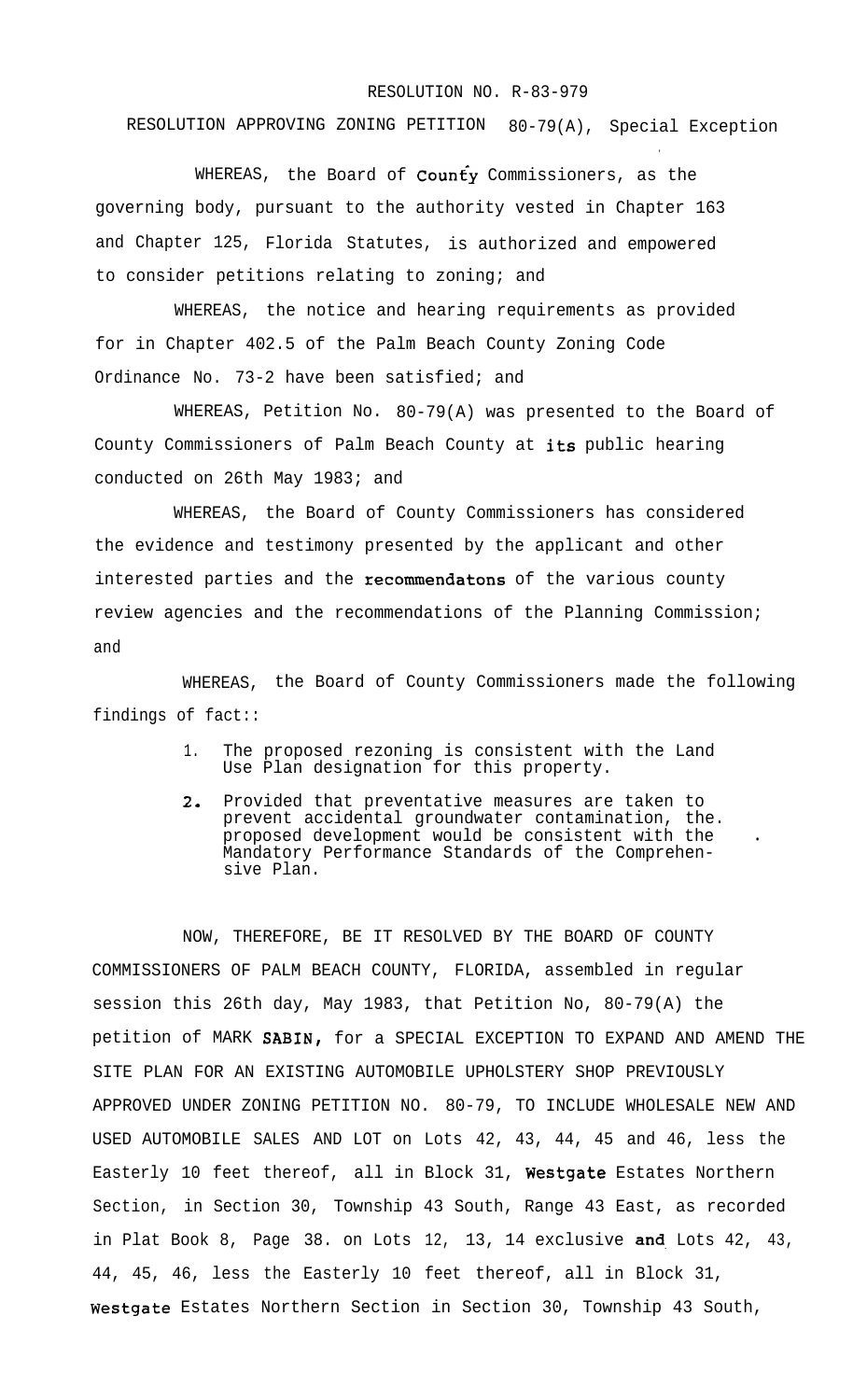Range 43 East as recorded in Plat Book 8, Page 38. Said property located on the north side of Nokomis Avenue and on the south side of Westgate Avenue, approximately .3 mile west of Wabasso Drive was approved as advertised subject to the following conditions:

 $\mathcal{L}^{\text{max}}_{\text{max}}$ 

- *1 .* The development shall retain **onsite** 85% of the storm water runoff generated by a three (3) year storm per requirements of the Permit Section, Land Development Division.
- $2<sup>2</sup>$ The development shall not be permitted access onto Nokomis Avenue, except for emergency lock-gate fire .apparatus access.
- 3. The developer shall contribute Two Hundred and Twenty-Five (\$225.00) Dollars toward the cost of meeting this project's direct and identifiable impact, to .be paid at the time of the building permit.
- 4. In order to provide for adequate fire and emergency protection, the development shall provide for lockgate fire access from Nokomis Avenue and internal fire lanes to the specifications of the Fire Marshall.
- 5, The site plan shall be amended to provide for a sixfoot high stucco exterior finish masonry wall with a Jock-gate for fire access along the Nokomis Avenue frontage. This wall shall be supplemented with landscaping along Nokomis Avenue,
- 6. All upholstery activity shall be conducted entirely within enclosed buildings and no general mechanical repair shall be allowed.

. .

I

- 7. Only toilets and customary lavatories may be connected to the septic system. Any work area drains shall be connected to an approved disposal system in accordance with \*applicable environmental regulations,
- B. Reasonable precautions shall be exercised during site development to insure that dust particles from this property do not become a nuisance to neighboring properties.
- 9. Reasonable measures shall be employed during site development to insure that no pollutants from this property will enter adjacent ok nearby surface waters.

Commissioner Spillias , moved for approval

of the petition. The motion was seconded by Commissioner Wilken and upon being put to a vote, the vote was as follows:  $\mathbf{I}$ 

> Peggy E. Evatt, Chairman  $--$  AYE Ken Spillias, Vice Chairman -- APE<br>Dennis P. Koehler, Member -- ABSENT Dennis P. Koehler, Member -- ABSI<br>Dorothy Wilken, Member -- AYE Dorothy Wilken, Member -- AYE<br>'Bill -Bailey; Member -- ABSENT 'Bill -Bailey; Member

The foregoing resolution was declared duly passed and adopted this 30thday of August , 1983, confirming action of 26th May 1983.